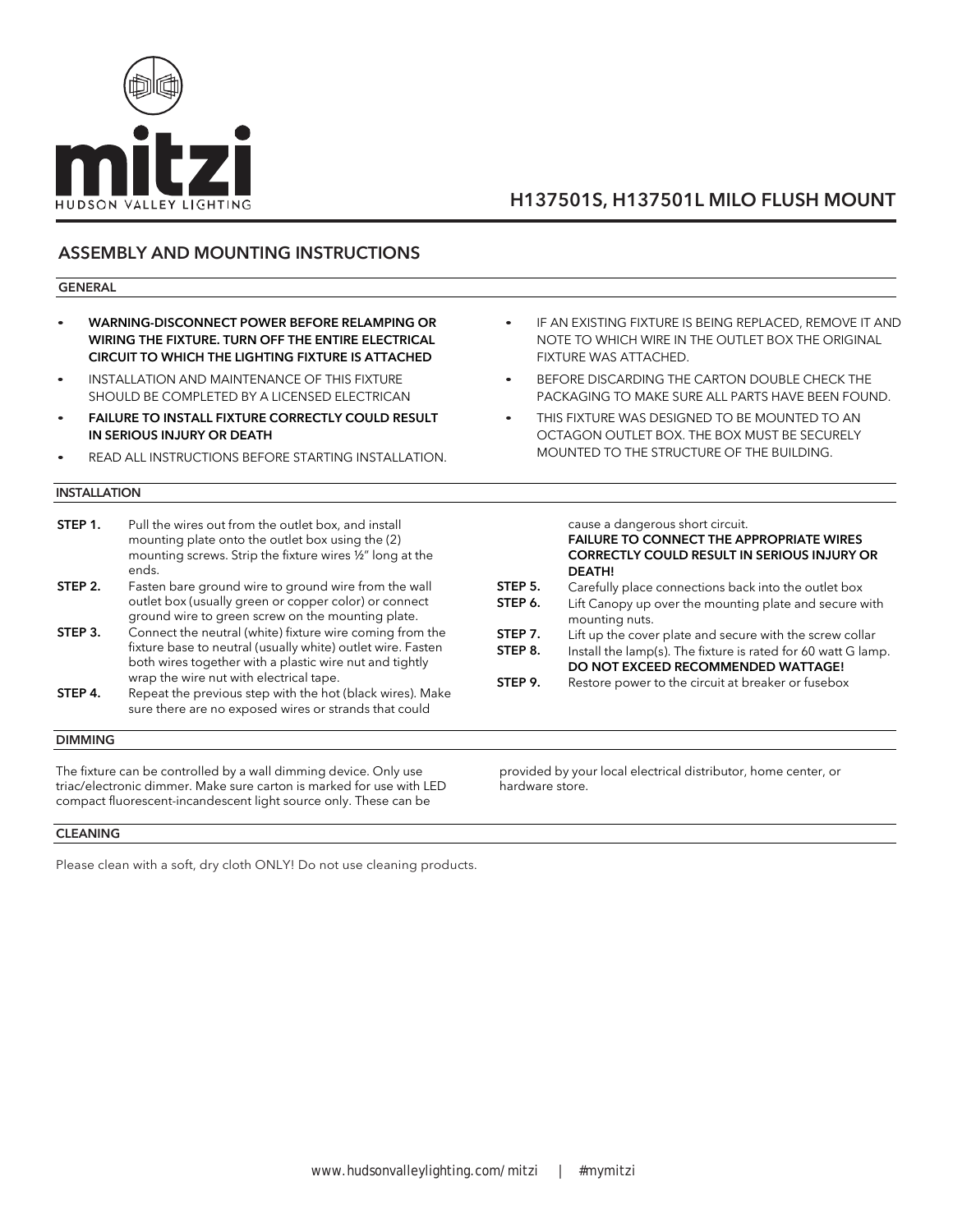



### WIRE NUT/TAPING DIAGRAM

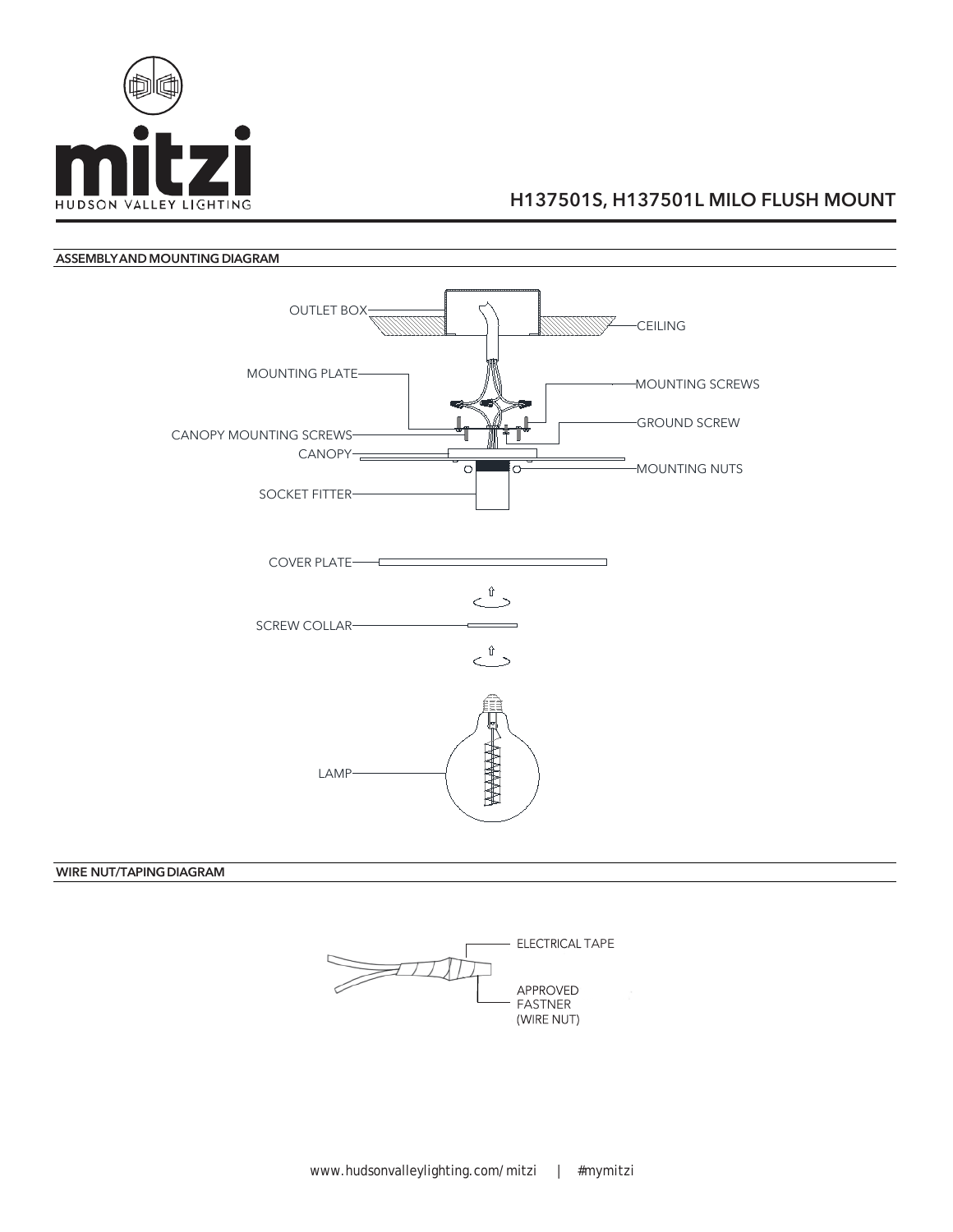

## NOTICE D'ASSEMBLAGE ET DE MONTAGE

#### GENERALITÉ

- AVERTISSEMENT DÉBRANCHER LE COURANT AVANT DE REMPLACER UNE AMPOULE OU DE RELIER LE DISPOSITIF AU COURANT. COUPER INTÉGRALEMENT LE CIRCUIT ÉLÉCTRIQUE AUQUEL LE DISPOSITIF EST RELIÉ.
- L'INSTALLATION ET L'ENTRETIEN DE CE DISPOSITIF DOIVENT ÊTRE REALISÉS PAR UN ÉLECTRICIEN AGRÉÉ.
- UNE INSTALLATION INCORRECTE DE L'APPAREIL PEUT ENTRAINER DES BLESSURES GRAVES OU LA MORT.
- VEUILLER LIRE TOUTE LA NOTICE AVANT DE PROCÉDER À L'INSTALLATION.

#### INSTALLATION

- PAS 1. Retirer les fils de la boîte de dérivation et installer la plaque de montage sur la boîte de dérivation au moyen des (2) vis de montage. Dénuder chaque fil jusqu'à 1,3cm  $(1/2'')$ .
- PAS 2. Fixer le fil de terre dénudé au fil de terre de la boîte de dérivation à la paroi (généralement de couleur verte ou cuivre) ou relier le fil de terre à la vis verte sur la plaque de montage.
- PAS 3. Relier le fil neutre (blanc) venant de la base du dispositif au fil neutre (généralement blanc) de la boîte de dérivation. Relier les deux fils entre eux à l'aide d'un serre-câble en plastique et envelopper le serre-câble de ruban isolant bien serré
- PAS 4. Répéter le pas précédent avec les fils de phase (noirs). S'assurer qu'il n'y a pas de fils exposés ou de brins qui pourraient causer un dangereux court-circuit

#### RÈGLAGE D'INTENSITÉ

Le dispositif peut être contrôlé par un variateur de lumière de paroi. N'utiliser qu'un variateur de lumière triad/électronique. S'assurer que l'emballage porte la mention précisant de n'utiliser le dispositif qu'avec une source lumineuse DEL (LED) compact fluorescent-

- EN CAS DE REMPLACEMENT D'UN APPAREIL EXISTANT RETIRER CELUI-CI ET NOTER À QUELS CÂBLES DE LA BOÎTE DE DÉRIVATION LE DISPOSITIF ORIGINAL ÉTAIT RELIÉ.
- AVANT DE JETER LA BOÎTE D'EMBALLAGE, CONTRÔLER L'EMBALLAGE POUR S'ASSURER QUE TOUTES LES PIÈCES ONT ÉTÉ TROUVÉES.
- CE DISPOSITIF A ÉTÉ CONÇU POUR ÊTRE MONTÉ SUR UNE BOÎTE DE DÉRIVATION OCTOGONALE. LA BOÎTE DOIT ÊTRE FIXÉE DE MANIÈRE SÛRE À LA STRUCTURE DE L'IMMEUBLE

#### UNE CONNEXION INCORRECTE OU DES FILS INAPPROPRIÉS PEUT ENTRAÎNER DE GRAVES BLESSURES OU LA MORT!

- PAS 5. Remettre soigneusement les connexions dans la boîte de dérivation.
- PAS 6. Lever le cache-piton sur la plaque de montage et le sécuriser à l'aide des écrous de montage.
- PAS 7. Lever la plaque de recouvrement et sécuriser à l'aide de la bague de serrage.
- PAS 8. Installer la ou les ampoules. Le dispositif est prévu pour une ou des ampoules de 60 watt de type G.

### NE PAS DÉPASSER LE WATTAGE RECOMMANDÉ!

PAS 9. Rebrancher le courant au disjoncteur ou à la boîte à fusibles.

incandescente. Celles-ci peuvent être fournies par votre distributeur de matériel électrique local, par un centre de bricolage ou par une quincaillerie.

#### **NETTOYAGE**

A nettoyer UNIQUEMENT avec un chiffon doux et sec! Ne pas utiliser de produits de nettoyage.